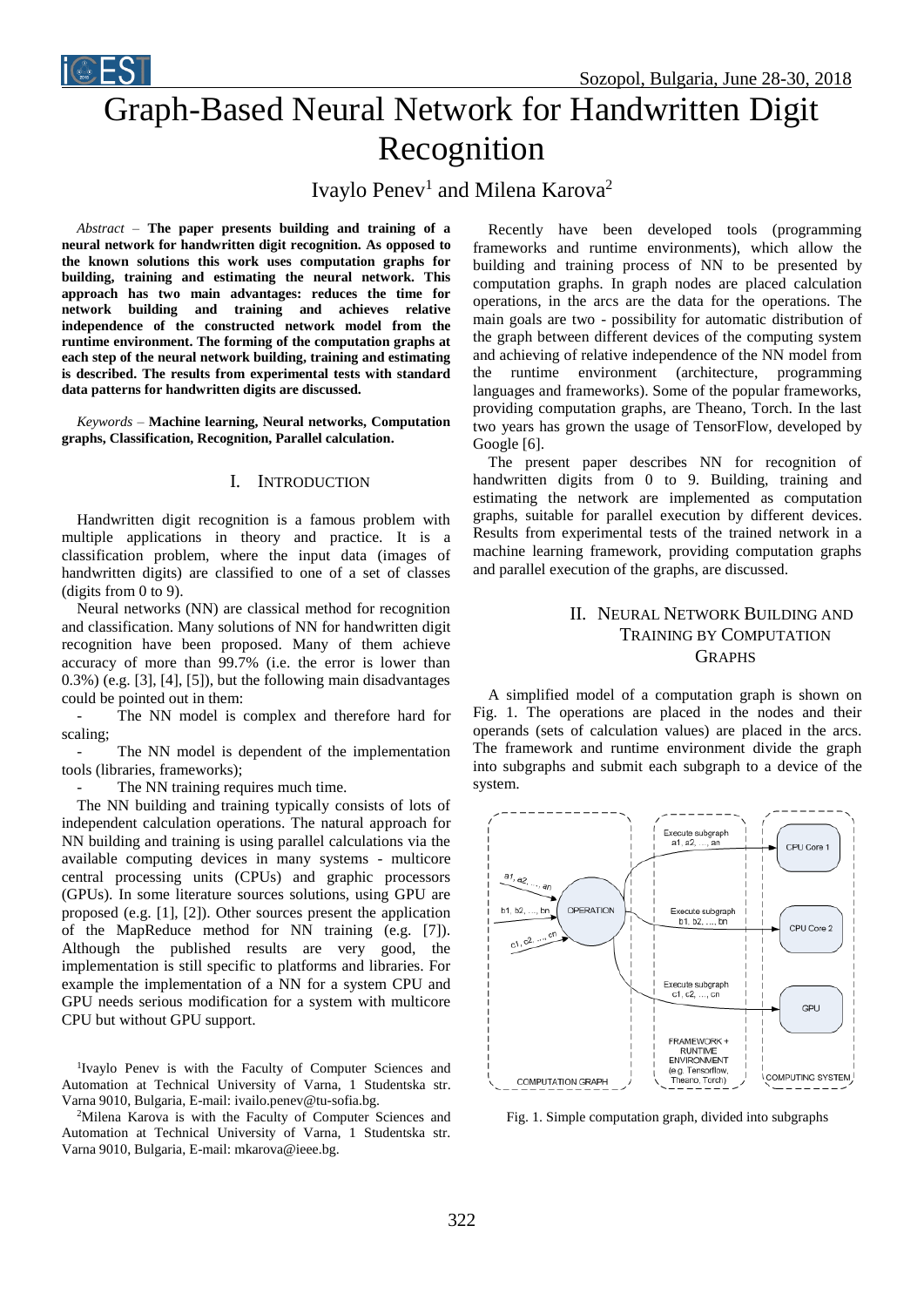

*A. Presentation of the input data*

For training and testing the NN data sets from the MNIST data base with patterns of handwritten digits are used [8]. A digit image is presented as a two-dimensional matrix. The algorithm processes the digit as a set of 0s and 1s (Fig. 2)

The two-dimensional array is converted to a vector, thus constructing the digit working set, suitable for algorithmic processing:

 $digit = \{x1 \ x2 \ ... \ xn\}$ , where  $xi = \{0,1\}$ , 1 - available pixel in the digit image, 0 - not available pixel in the digit image.



Fig. 2. Presentation of an example digit from MNIST

### *B. Structure of the neural network*

For building the NN model logarithmic softmax regression is used. The process follows the next two steps:

### **1. Calculation of digit distance to a definite class**

The distance is a numeric value, estimating the similarity of a digit with a definite class (from 0 to 9). This value is calculated by a weighted sum of the intensities of the input digit image pixels. If a pixel has high intensity, which does not belong to a definite class, then the pixel weight is negative. Otherwise the pixel weight is positive.

For a class i the distance value is calculated as follows:

$$
H_{y'} = -\sum_{i} y_i' \log(\hat{y}_i)
$$
 (1)

where

 $W_i$  - digit weights for a class i

b<sup>i</sup> - biases of the digit for the class i

j – index for all pixels weights of digit x.

## **2. Calculation of probability for belonging of the digit to a definite class**

The distance value (Eq. 1) is used for calculation of the probability, showing how likely is the jth digit from the training data set to belong to a class i from 0 to 9. The softmax function is used (Eq. 2):

$$
H_{y'} = -\sum_{i} y_i' \log(\hat{y}_i)
$$
\n(2)

The model of the neural network is constructed (Fig. 3).



Fig. 3. NN structure for handwritten digit recognition

The multiplication of the sets W and x consists of a lot of independent calculations for each data item from the training data set. These calculations could be performed in parallel. The computation graph of the NN model includes the possibilities for parallel calculation of W and x multiplication (Fig. 4).



Fig. 4. Computation graph of the NN building

#### *C. Training of the neural network*

For estimating the classification error cross-entropy function is used. For each digit from the training data set the error  $H_{y'}$  is calculated (Eq. 3)

$$
H_{y'} = -\sum_{i} y_i' \log(\hat{y}_i)
$$
\n(3)

where

 $y_i$  - the calculated probability for digit to belong to class i,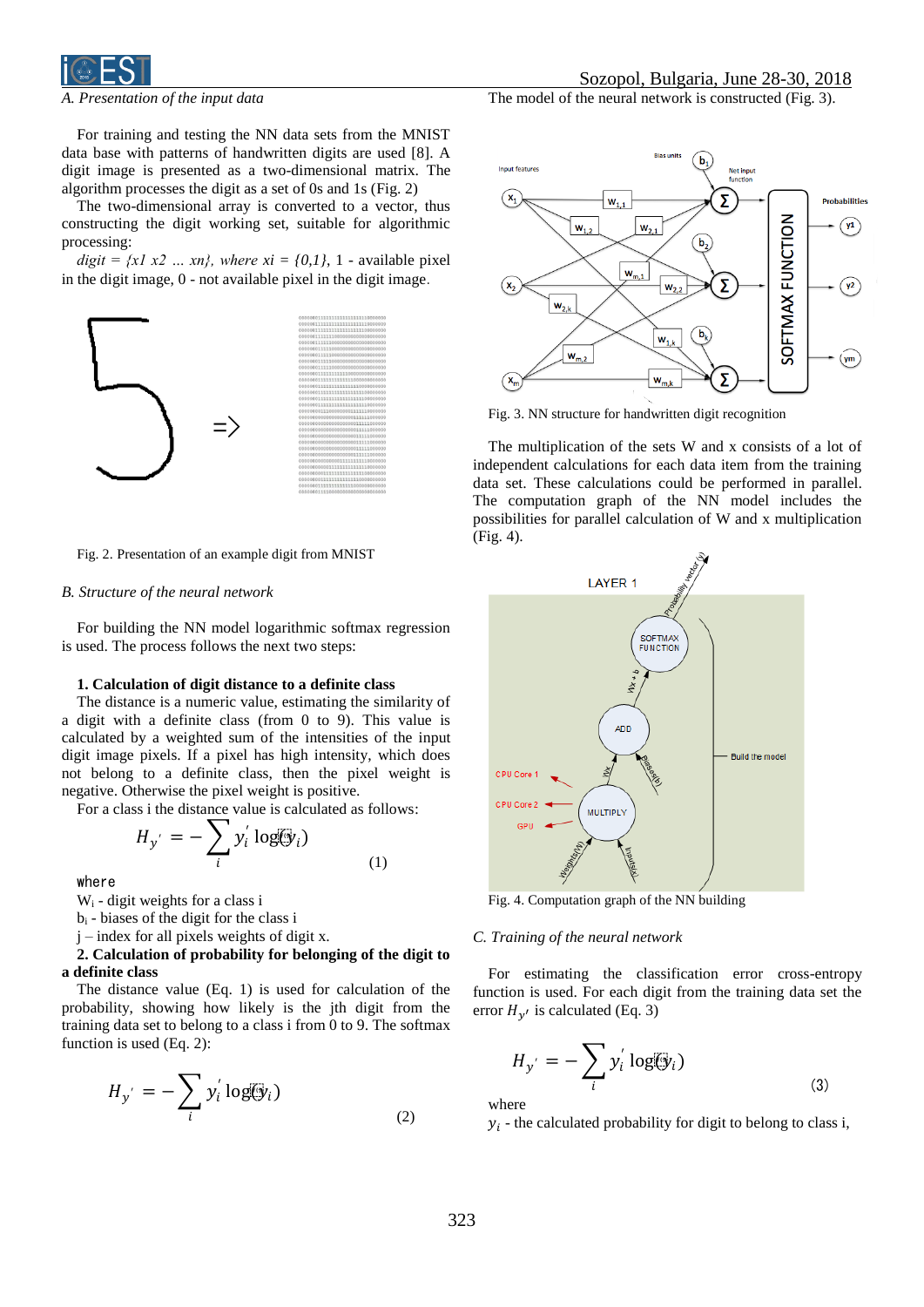

 $y'$ - the true class label of the digit, known from the training data set.

The NN training is performed by backpropagation and stochastic gradient descent algorithms. The purpose is finding the minimum of the  $H_{y'}$  error by iteratively changing the values of the weighted parameters W.

The cross-entropy function consists of a set of independent calculations, which could be performed in parallel. At this step of the NN training a new vertex to the computation graph is added (Fig. 5).



Fig. 5. Computation graph for the NN training

#### *D. Estimation of the neural network accuracy*

The accuracy is estimated using the training data sets. Each predicted value y is compared to the corresponding class label y' from the training data set. The result from the comparison is a set of values 1 (TRUE) if y is equal to y' and 0 (FALSE) otherwise. The average value of the equalities is finally determined as  $\frac{\sum_j (y == y')}{\sum_j (y == y')^2}$  $\frac{f(x)-f(y)}{f}$  for each jth item of the training data set.

For example the result  $[1 \ 0 \ 1 \ 1]$  ->  $[TRUE$  FALSE TRUE TRUE] means accuracy of 0.75, i.e. 75%.

A new vertex for the accuracy estimation is added to the computation graph (Fig. 6).



Fig. 6. Computation graph for NN accuracy estimation

## III. EXPERIMENTAL RESULTS

### *A. Framework for the tests*

The process of building, training and estimating the NN, described in the previous sections, is implemented by the TensorFlow framework, which provides Python-based programming tools and runtime environment for machine learning problems. The calculation operations and the data values for them (called tensors) are presented as computation graphs. The runtime environment automatically distributes the graphs to the devices of the system (CPU cores, GPU).

The experiments are performed on two computing systems - computer 1 (with GPU support) and computer 2 (without GPU support).

The TechPowerUp GPU-Z application is used for measuring the video card work in real time. The system parameters are monitored by the Windows task manager.

## *B. Measuring the NN training time*

For measuring the NN training two parameters are used:

number of iterations – how many iterations are performed in the gradient descent algorithm for minimizing the error function;

batch size - number of data sets from MNIST, processed at each iteration of the gradient descent.

The data size for each test is determined as  $data size =$ number of iterations  $*$  batch size. For example a test with 500 iterations and 50 MNIST input digits is performed by data size of  $500 * 50 = 25000$ .





Fig. 7. Training time with 500 iterations and 50 batch size

The results show, that the NN training on a system with CPU and GPU reduces significantly the training time - about 8-10 times in comparison to a system with CPU only (Fig. 7). When increasing the values of the test parameter values the difference between the times decreases, but the distributed computation graph is still calculated 6-8 times faster than the same graph on a CPU only (Fig. 8).